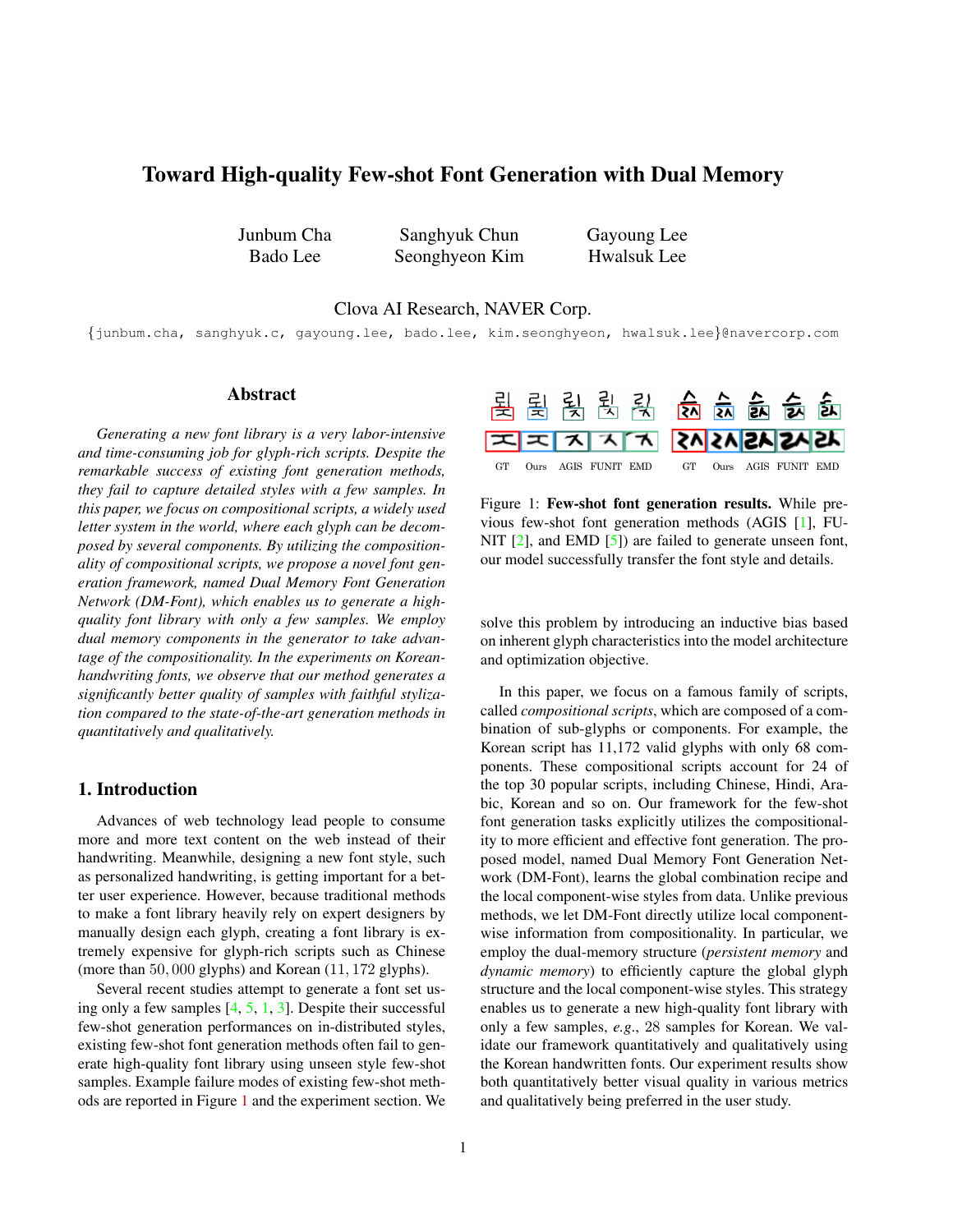<span id="page-1-2"></span><span id="page-1-0"></span>

Figure 2: Architecture overview of DM-Font. In the encoding stage, the memory addressor places the encoded reference features into the dynamic memory using their corresponding labels. For decoding, the features saved in the dynamic and persistent memories are loaded and fed to the decoder to generate the target image.

## 2. Dual Memory Font Generation Network

In this section, we introduce a novel architecture, Dual Memory Font Generation Network (DM-Font), which utilizes the compositionality of a script by the augmented dual memory structure. DM-Font disentangles global composition information and local styles, then writes them into persistent and dynamic memory, respectively. It enables to make a high-quality full glyph library only with very few references.

#### 2.1. Architecture Overview

We illustrate the architecture overview of DM-Font in Fig. [2.](#page-1-0) Encoder Enc disassembles a source glyph into the several components and encodes to the component features. The encoded component-wise features are written into *dynamic memory*.

We employ two memory modules, where persistent memory is a component-wise learned embedding that represents the intrinsic shape of each component and the global information of the script such as the compositionality, while dynamic memory stores encoded component features of the given reference glyphs. Hence, persistent memory captures the global information of sub-glyphs independent of each font style, while encoded features in dynamic memory learn unique local styles depending on each font.

Memory addressor provides the access address of both dynamic and persistent memory based on the given character label  $y_c$ . We use pre-defined decomposition function  $f_d: y_c \mapsto \{u_i^c \mid i = 1 \dots M_c\}$  to get the component-wise address, where  $u_i^c$  is the label of i-th component of  $y_c$ , and  $M_c$  is the number of sub-glyphs for  $y_c$ .

The component-wise encoded features for the reference  $\hat{x}$ , whose character label is  $\hat{y}_c$  and style label is  $\hat{y}_s$ , are

stored into dynamic memory during the encoding stage. In our scenario, the encoder Enc is a multi-head encoder, and  $\hat{y}_c$  can be decomposed by  $f_d(\hat{y}_c)$  to sub-glyph labels  $\hat{u}_i^c$ . Hence, the features in dynamic memory at address  $(\hat{u}_i^c, \hat{y}_s)$ ,  $DM(\hat{u}_i^c, \hat{y}_s)$  can be computed by  $Enc_i(\hat{x})$ , where i is the index of the component type of  $\hat{u}_i^c$ , and  $Enc_i$  is the encoder output corresponding to  $i$ .

In the decoding stage, the **decoder**  $Dec$  generates a target glyph  $G(y_c, y_s)$  with the target character  $y_c$  and the reference style  $y_s$  by reading the target component-wise features from the dynamic memory  $DM$  and the persistent memory  $PM$  as the following:

<span id="page-1-1"></span>
$$
G(y_c, y_s) = Dec([DM(u_i^c, y_s), PM(u_i^c) | u_i^c \in f_d(y_c)]),
$$
\n(1)

where  $[x_0, \ldots, x_n]$  refers to the concatenation operation.

For the better generation quality, we also employ the discriminator and the component classifier. The discriminator adopts multitask architecture [\[2\]](#page-3-4) for the font style and character content conditioning. We further use the component classifier *Cls* to ensure the model to fully utilize the compositionality. The component classifier provides additional supervision to stabilize the training process.

# 2.2. Learning

We train DM-Font from font sets  $(x, y_c, y_f) \sim \mathcal{D}$ , where x is a target glyph image,  $y_c$  and  $y_f$  is a character and font label, respectively. During the training, we assume that different font labels represent different style, *i.e*., we set  $y_s = y_f$  in equation [\(1\)](#page-1-1). Also, for the efficiency, we only encode a core component subset to compose the target glyph  $x$  into the dynamic memory, instead of the full component set. For example, the Korean script has the full component set with size 68, but to construct a single character, only 3 components are required.

We employ four objectives to train DM-Font: adversarial loss  $\mathcal{L}_{adv}$  for the better quality of generated images,  $L_1$  loss  $\mathcal{L}_{l1}$  to add supervision from the ground truth target glyph, feature matching loss  $\mathcal{L}_{feat}$  to stabilize the training better, and component-classification loss  $\mathcal{L}_{cls}$  to let the model to fully utilize the compositionality:

$$
\min_{G,C} \max_{D} \mathcal{L}_{adv(font)} + \mathcal{L}_{adv(char)} + \lambda_{dV(char)} + \lambda_{dV(1)} \mathcal{L}_{d1} + \lambda_{feat} \mathcal{L}_{feat} + \lambda_{cls} \mathcal{L}_{cls}, \tag{2}
$$

where  $\lambda_{l1}, \lambda_{feat}, \lambda_{cls}$  are control parameters for the importance of each objective compared to the adversarial loss. The component-classification objective aims to correctly classify the component label of encoded features from the reference and synthesized glyphs. This additional supervision leads the model to disassemble and assemble the components accurately.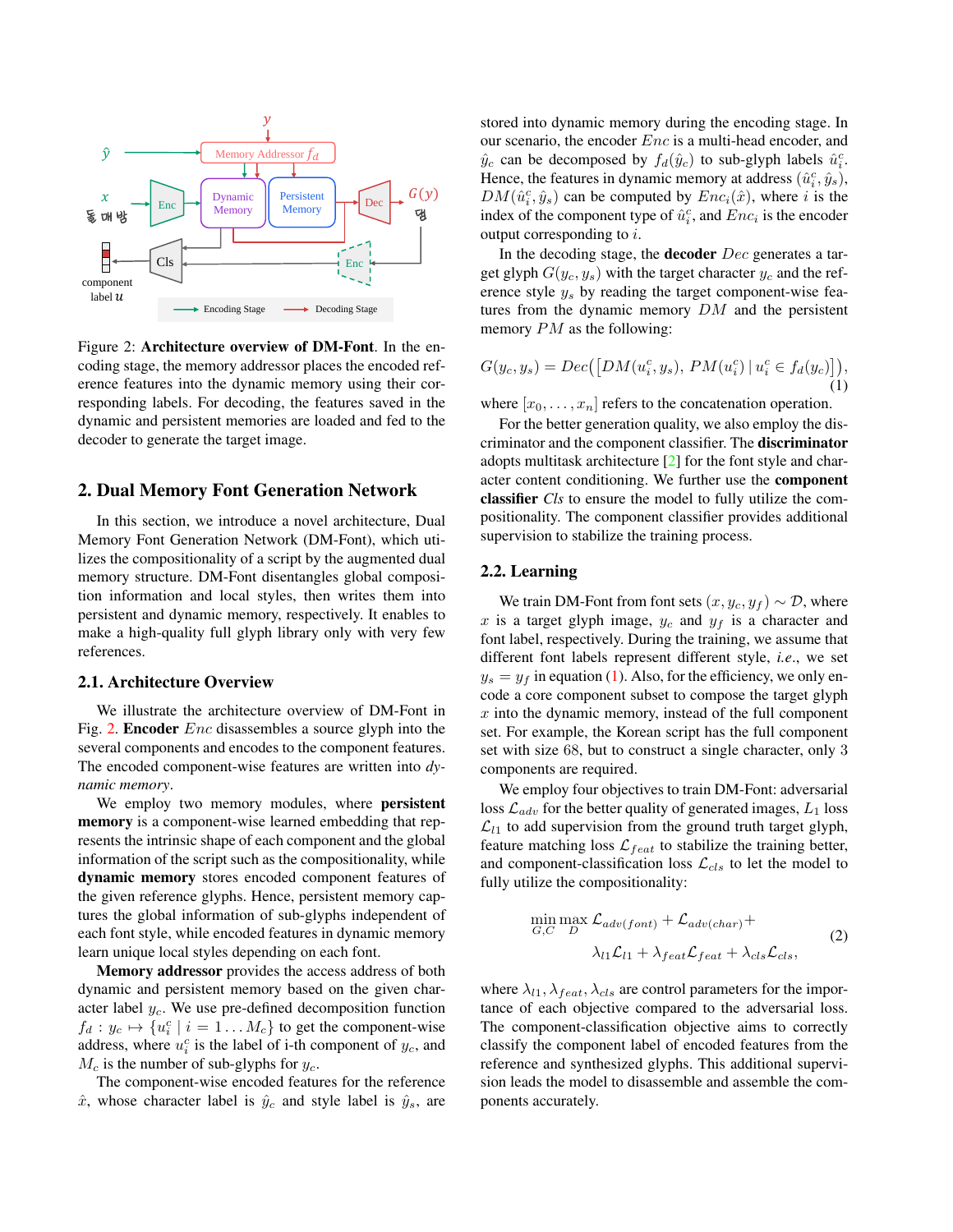# <span id="page-2-3"></span>3. Experiments

In this section, we empirically validate DM-Font on Korean scripts and compare it with state-of-the-art few-shot font generation methods.

#### 3.1. Datasets

To validate the models, we build handwriting dataset using 86 Korean-handwriting fonts<sup>[1](#page-2-0)</sup> which are refined by the expert designer. We train the models using 80% font sets and 90% characters, then validate the models on the remaining 20% font split. Also, to measure the generalizability to the unseen characters, we separately evaluate the models on the seen and unseen character sets for the valid font split.

We also build unrefined dataset from 88 non-expert Koreans, letting each applicant write 150 characters. This dataset is extremely diverse and not refined by expert designer different from the handwriting dataset. We use the unrefined dataset as the validation of the models trained on the handwriting dataset, *i.e*., the unrefined dataset is not visible during the training. In our experiments, we measure the robustness to out-of-distributed styles for each few-shot font generation methods. We generate a target font library via 30 reference samples for both datasets.

#### 3.2. Comparison Methods and Evaluation Metrics

We compare our model with state-of-the-art few-shot font generation methods, including EMD [\[5\]](#page-3-1), AGIS-Net [\[1\]](#page-3-2), and FUNIT [\[2\]](#page-3-4). Here, we slightly modified FUNIT, originally designed for unsupervised translation, by changing its reconstruction loss to  $L_1$  loss with ground truths and conditioning the discriminator to both contents and styles. We exclude the methods which are Chinese-specific [\[4\]](#page-3-0) or not applicable to glyph-rich scripts [\[3\]](#page-3-3). Every competitor uses identical 30 style reference glyphs.

For the disentangled quantitative evaluation, we train a content classifier and a style classifier using character and font labels. We use top-1 accuracy (Acc) and mean FID (mFID) from the classifiers as evaluation metrics in addition to the multi-scale structural similarity (MS-SSIM) index.

#### 3.3. Main Results

The main quantitative results on the handwriting dataset are reported in Table [1.](#page-2-1) In the experiments, DM-Font remarkably outperforms the previous methods in all evaluation metrics, especially on style-aware benchmarks. Specifically, baseline methods show slightly worse contentaware performances on unseen characters than seen characters, *e.g*., AGIS-Net shows worse content-aware accuracy (98.7  $\rightarrow$  98.3) and mFID (23.9  $\rightarrow$  25.9) in Table [1.](#page-2-1) In contrast, DM-Font shows better generalizability to the unobserved characters during the training. Since our

<span id="page-2-1"></span>Table 1: Quantatitive Evaluation on the handwriting dataset. We evaluate the methods on the seen and unseen character sets. Higher is better, except mFID.

<span id="page-2-2"></span>

|                                                               |       |     |             | Pixel            |                |   | Content |                                          |                         |       |              |                | Style               |       |       |  |
|---------------------------------------------------------------|-------|-----|-------------|------------------|----------------|---|---------|------------------------------------------|-------------------------|-------|--------------|----------------|---------------------|-------|-------|--|
|                                                               |       |     |             |                  | <b>MS-SSIM</b> |   |         | $Acc(\%)$ mFID                           |                         |       |              | $Acc(\%)$ mFID |                     |       |       |  |
| Evaluation on the seen character set during training          |       |     |             |                  |                |   |         |                                          |                         |       |              |                |                     |       |       |  |
| $EMD$ [5]                                                     |       |     |             | 0.361            |                |   |         | 80.4                                     |                         | 138.2 |              |                | 5.1                 |       | 134.4 |  |
| FUNIT $[2]$                                                   |       |     |             | 0.369            |                |   |         | 94.5                                     |                         | 42.9  |              |                | 5.1                 | 146.7 |       |  |
| $AGIS-Net[1]$                                                 |       |     |             | 0.399            |                |   |         | 98.7                                     |                         | 23.9  |              |                | 8.2                 | 141.1 |       |  |
| DM-Font (ours)                                                |       |     |             | 0.457            |                |   | 98.1    |                                          |                         | 22.1  |              | 64.1           | 34.6                |       |       |  |
| Evaluation on the <i>unseen</i> character set during training |       |     |             |                  |                |   |         |                                          |                         |       |              |                |                     |       |       |  |
| $EMD$ [5]                                                     |       |     |             | 0.362            |                |   | 76.4    |                                          |                         | 155.3 |              | 5.2            |                     | 139.6 |       |  |
| <b>FUNIT [2]</b>                                              |       |     |             | 0.372            |                |   |         | 93.3                                     |                         | 48.4  |              | 5.6            |                     | 149.5 |       |  |
| AGIS-Net [1]                                                  |       |     |             | 0.398            |                |   |         | 98.3                                     |                         | 25.9  |              | 7.5            |                     |       | 146.1 |  |
| DM-Font (ours)                                                |       |     |             | 0.455            |                |   | 98.5    |                                          |                         | 20.8  |              | 62.6           |                     | 40.5  |       |  |
|                                                               |       |     |             |                  |                |   |         |                                          |                         |       |              |                |                     |       |       |  |
| <b>EMD</b>                                                    | 计目    |     |             | 잚                | 핲              | 평 | フト      | $\mathcal{F}_{\cdot}$                    | 핥                       | 制     | 뻥            | 赀              | 맟                   | 졌     | 찾     |  |
| <b>FUNIT</b>                                                  | 곈     | Ę۲  | řч          | 잛                | 핥              |   |         | 명쟌尾                                      | 핧                       | 判     | 뼉            | 쀟              | 뫙                   | 쳤     | 찾     |  |
| AGIS-Net                                                      | 孕 타   |     | へいき         | 갊                | 黏              |   |         | 有 찬 혀 핥 쒸.                               |                         |       | 뼉            | 뷀길             | 맛                   | 刘     | 착     |  |
| Ours                                                          | 권 타   |     | 27.7        | 갛                | 萜              |   |         | 평 쟌 國 할 쒀                                |                         |       | 뺸            | 뼇              | 모点                  | 롓     | 坠     |  |
| GT                                                            | 권 回   |     | 双本          | 갋                |                |   |         | 黏펴한風襲쒸                                   |                         |       | 吗            | 벨기             | 오승                  | 母     | 찾     |  |
|                                                               |       |     | ΙE          |                  |                |   |         | 日 <mark>ある</mark> りをする                   |                         |       | $\mathbb{H}$ | 冊              | $\hat{\mathcal{R}}$ | 회     | 入     |  |
| (a) Seen character set during training.                       |       |     |             |                  |                |   |         |                                          |                         |       |              |                |                     |       |       |  |
| <b>EMD</b>                                                    | 트     | 꾕   | و ٽ         |                  |                |   | 玉       | 깥                                        | ドざ                      |       | ᄥ 간          | $\vec{E}$ +    |                     | 以 引   | 눣     |  |
| <b>FUNIT</b>                                                  | है।   | 묒   | ŌĒ          | 엇                | 풰 웬            |   | 丟       | 깥                                        | 砂                       | AĥI   | 겈.           | 턱              | ΣŻ                  | 싶     | 눴     |  |
| AGIS-Net                                                      | 훼     | 뫔   | $\bar{6}$ 4 | 엉                | 型              | 웻 | 중국      | 깥                                        | $E_{\frac{1}{2}}^{H}$   | Wļ    | 겁            | 털              | 섟                   | 쇠.    | 钆     |  |
| Ours                                                          | اانتج | 묌   | টন          | 히                | 国.             | 웻 | 吝       | 깸                                        | 립                       | ψ١    | 邔            | 털              | 섰                   | 顺     | 넋     |  |
| GT                                                            | 훼     | 吊   | টন          | 럿                | ο,             | 웬 | 乞       | 衢                                        | $E +$<br>$\overline{a}$ | ۳۱    | 团            | 텈              | 섰                   | 風気    |       |  |
|                                                               | घ     | 712 |             | $ \mathbf{\pi} $ | تت             | Д | Ε       | $\vert \boldsymbol{\varepsilon} \vert$ ह |                         |       | 2 군 2        |                |                     |       |       |  |
|                                                               |       |     |             |                  |                |   |         |                                          |                         |       |              |                |                     |       |       |  |

(b) Unseen character set during training.

Figure 3: Qualitative comparison on the handwriting dataset. We show insets of baseline results (green box), ours (blue box) and ground truth (red box). In particular, for the unseen character sets, ours successfully transfers the detailed reference style, while baselines fail to generate glyphs with the detailed reference style.

model interprets a glyph at the component level, the model easily extrapolates the unseen characters from the learned component-wise features stored in memory modules. Moreover, our method shows significant improvements in styleaware metrics. Our model achieves 62.6% accuracy while other methods show much less accuracy, *e.g*., about 5%. Likewise, DM-Font shows dramatic improvements in mFID as well as the accuracy measure.

We also provide visual comparisons in Figure [3,](#page-2-2) which contain various challenging fonts including thin, thick and

<span id="page-2-0"></span><sup>&</sup>lt;sup>1</sup>We collect public fonts from <http://uhbeefont.com/>.